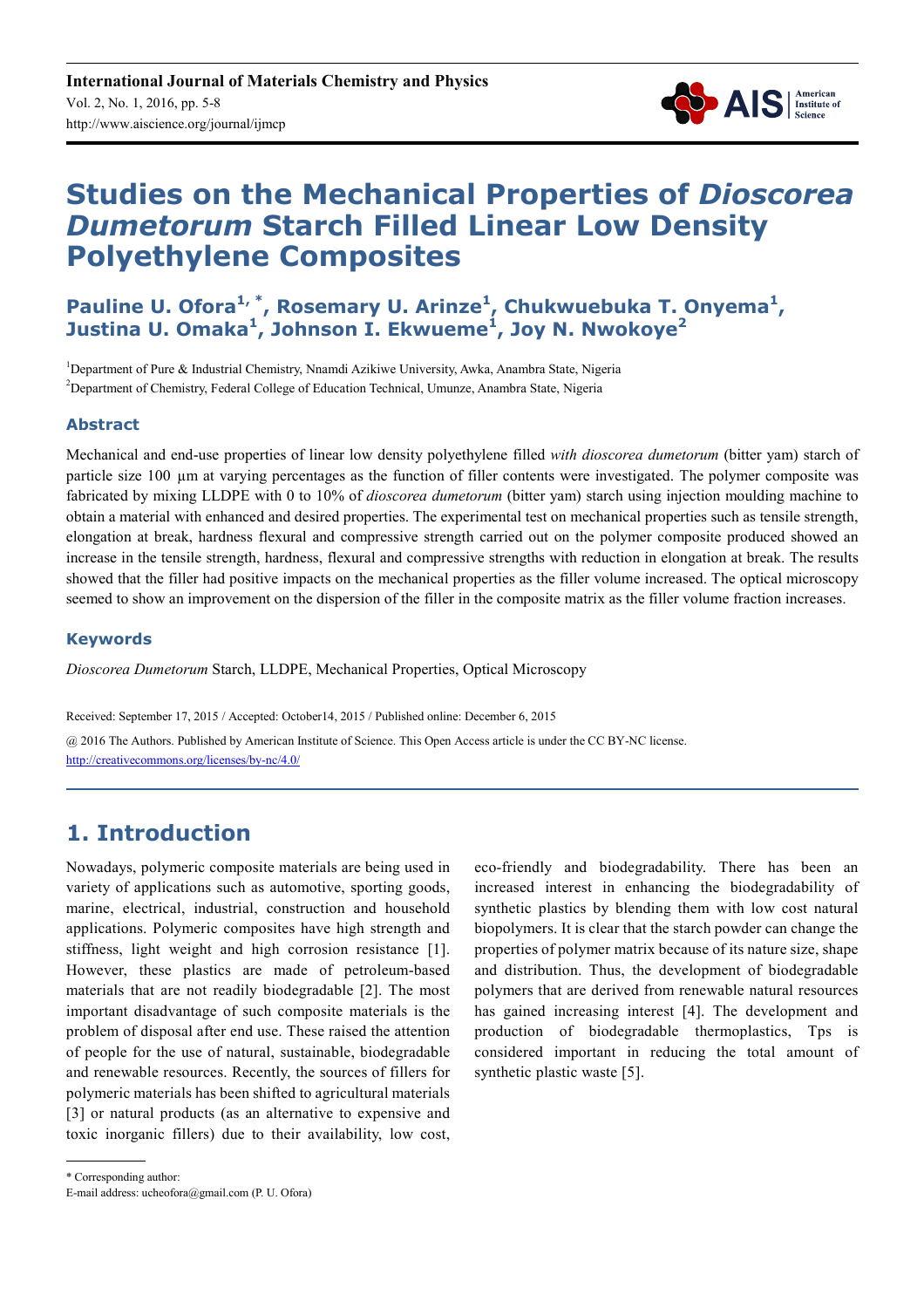# **2. Experimental Investigation**

### **2.1. Materials**

- *Dioscorea dumetorum*, (bitter yam) Starch.
- Linear Low Density Polyethylene (LLDPE).

#### **2.2. Sample Preparation**

The linear low density polyethylene used in this study was obtained from Ceeplasts Company Limited, Osisioma road, Abia State, Nigeria. It has a melt flow index of 2.5 g/min and density 0.926 g/cm<sup>3</sup> . The bitter yam from which *dioscorea dumetorum*, bitter yam, starch was produced was obtained locally from Edda, Ebonyi state, Nigeria. The *dioscorea dumetorum* was properly treated to remove impurities before it was peeled, grind, dried, crushed and sieved to particle size of 100 µm.

# **2.3. Polymer Composites Preparation**

The linear low density polyethylene filled with *dioscorea dumetorum*, starch of particle size of 100µm samples were prepared by thorough mixing of 200g of linear low density polyethylene matrix with appropriate filler quantities at varying percentages of 2, 4, 6, 8 and 10 wt%. Then, the resulting constituent of each composite sample was melt-blended and homogenized in an injection moulding machine and the composite samples were produced and obtained as sheets. Then dumb-bell shaped samples were cut out for tensile and flexural tests.

#### **2.4. Mechanical Testing**

Test for tensile properties were carried out as described in American Standard testing and measurement, method D638, using the Instron universal testing machine at crosshead speed of 10 mm/min using dumbbell test piece. Flexural properties were carried out as described in American Standard testing and measurement, method D-790, using the Instron universal testing machine at crosshead motion of 5 mm/min. Compression test was carried out as prescribe in described in American Standard testing and measurement, method D-695, using the universal Instron tester. Hardness properties test was carried out as prescribe in in American Standard testing and measurement, method D-2240.

#### **2.5. Optical Microstructure**

The optical microstructure analysis was performed using Nikon Eclipse ME600 optical microscope.

# **3. Discussion of Results**

## **3.1. Mechanical Properties**

The results of mechanical properties of starch reinforced

Linear Low Density Polyethylene (LLDPE) composites are show in Tables 1-4 below.

**Table 1.** Result of Tensile Proprieties of starch reinforced LLDPE composites.

| <b>Sample</b>             | <b>Tensile Strength (Mpa)</b> | <b>Modulus</b> (Mpa) | Elongation $(\%)$ |
|---------------------------|-------------------------------|----------------------|-------------------|
| 0%                        | 12.26891                      | 78.68272             | 877.1929825       |
| 2%                        | 9.84548                       | 70.458525            | 749.9960351       |
| 4%                        | 8.11744                       | 63.418225            | 663.222193        |
| 6%                        | 8.90261                       | 59.842965            | 681.7354123       |
| 8%                        | 10.770955                     | 67.089445            | 786.9481754       |
| 10%                       | 11.64943                      | 68.74568             | 877.1929825       |
| 14<br>12<br>Strengh<br>10 |                               |                      |                   |



**Fig. 1.** Effect of tensile strength on volume ratio of starch reinforced LLDPE composite.

From Fig. 1. above, the ultimate tensile strength of Starch reinforced Linear Low Density Polyethylene (LLDPE) composites, showed decrease in properties as filler volume ratio increases, this might be due to uneven dispersion of the fillers in the polymer matrix due to the low filler volume, which resulted in the applied force not evenly distributed inside the polymer matrix and also the possibility of the formation of voids in the polymer layer next to surface, thereby causing tension concentration at the voids vicinity, generating fractures, thus a reduction in the tensile strength. However as filler volume fraction increases above 4% there was a gradual increase in tensile strength, tensile modulus and elongation at break.



**Fig. 2.** Effect of elongation on volume ratio of starch reinforced LLDPE composites.

The Percentage Elongation at Break of the composites also decreases on addition of filler as shown in Fig. 2. and Table 1 above; this is due to the interference of filler in the mobility of the matrix. This is also in agreement with other previous works [6, 7]. This interference is created through the physical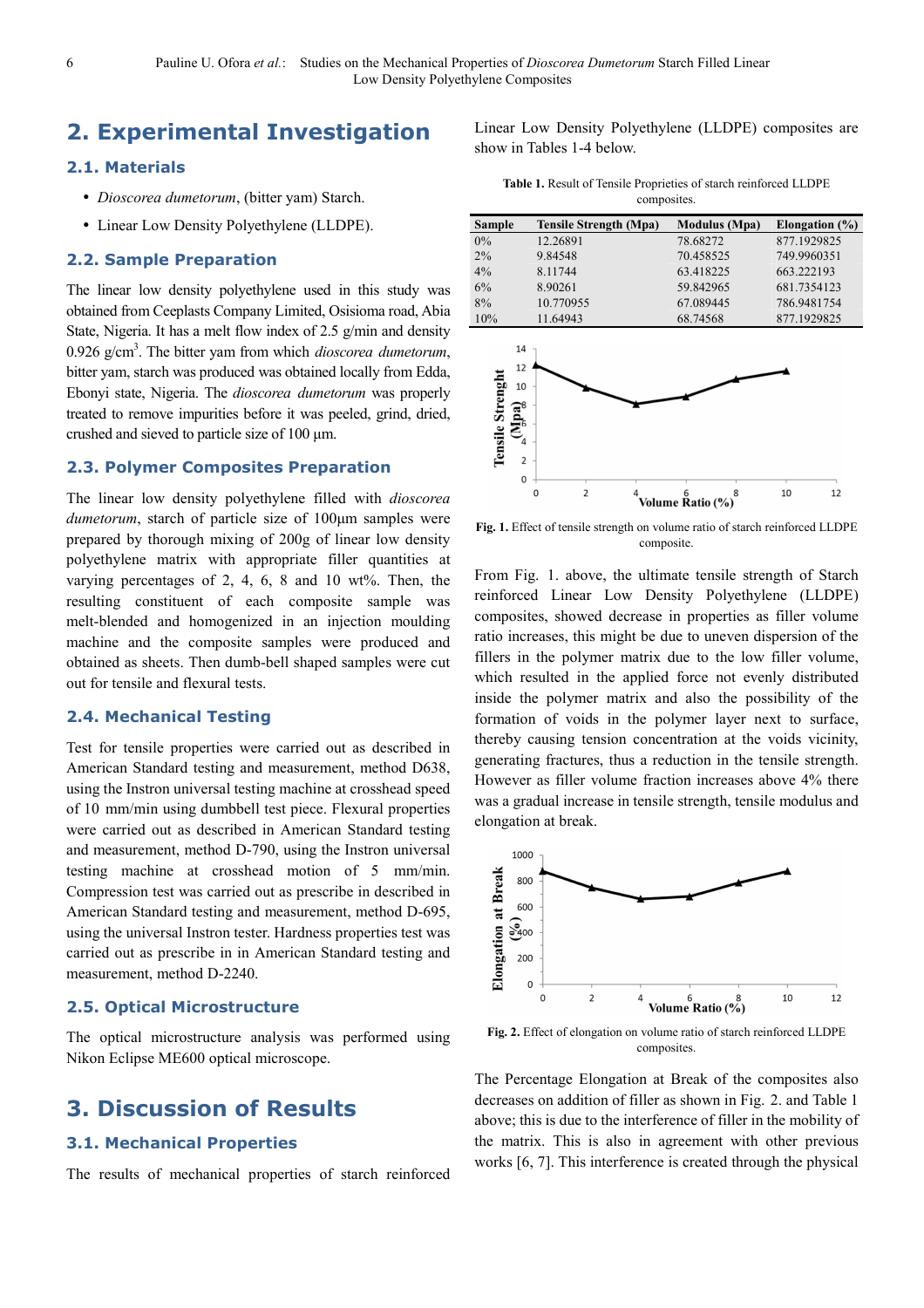interaction and immobilization of the polymer matrix by the presence of mechanical restraints, thereby reducing the elongation at break [8]. At higher filler load of 6% and above there was a gradual improvement in this property.

**Table 2.** Result of Flexural strength of starch reinforced LLDPE composite.

| <b>Sample</b> | <b>Flexural Strength (Mpa)</b> | <b>Flexural Modulus (Mpa)</b> |
|---------------|--------------------------------|-------------------------------|
| $0\%$         | 7.4394                         | 120.4973                      |
| 2%            | 7.74323                        | 116.96374                     |
| 4%            | 7.84743                        | 99.96375                      |
| 6%            | 7.74741                        | 97.8291                       |
| 8%            | 7.74108                        | 96.6946                       |
| 10%           | 12.2124                        | 116.9026                      |



**Fig. 3.** Effect of flexural strength on volume ratio of starch reinforced LLDPE composite.

Flexural strength of Starch filler reinforced Linear Low Density Polyethylene (LLDPE) composites as shown in Fig. 3 above, indicated a decrease as the filler volume ratio increases, this might be due to uneven dispersion of the fillers in the polymer matrix due to the low filler volume, which resulted in the applied force not evenly distributed inside the polymer matrix [9]. The properties however show improvement as filler volume fraction increases above 6%.

**Table 3.** Result of compression strength of starch reinforced LLDPE composite.

|       | Sample CompressiveStrength (Mpa) | <b>Compressive Load at Break (N)</b> |
|-------|----------------------------------|--------------------------------------|
| $0\%$ | 5.248765                         | 199.97805                            |
| 2%    | 4.142445                         | 157.82708                            |
| $4\%$ | 3.747445                         | 108.48774                            |
| 6%    | 3.527415                         | 141.841475                           |
| 8%    | 2.894445                         | 110.278425                           |
| 10%   | 3.695865                         | 140.812485                           |



**Fig. 4.** Effect of compressive strength on volume ratio of starch reinforced LLDPE Composite.

Compression test results as shown in Fig. 4 indicated decrease in both compressive strength compared to the pristine composite. This might be due to the interruption of the structural arrangement of the atoms in the Linear Low Density Polyethylene by the fillers, coupled with worsening interfacial bonding between filler (hydrophilic) and matrix polymer (hydrophobic), [10]. Another reason, might be that the chemical reaction at the interface between the filler particles and the matrix may be too weak to transfer the compressive stress.

**Table 4.** Result of Surface hardness of starch reinforced LLDPE Composite.

| <b>Sample</b> | <b>Hardness (Shore D)</b> |
|---------------|---------------------------|
| $0\%$         | 63                        |
| 2%            | 68                        |
| 4%            | 74                        |
| 6%            | 83                        |
| 8%            | 87                        |
| 10%           | 94                        |



**Fig. 5.** Effect of hardness on volume ratio of starch reinforced LLDPE composite.

Hardness test result shown in Fig. 5, indicate an increase in hardness value as filler volume fraction increases, thus indicating that the presence of these fillers in the polymer matrix improves the surface stiffness of the composites.

### **3.2. Optical Microstructure**

The optical microstructures of the samples (Mag X100) are shown in plates 1-4.



**Fig. 6.** Optical microstructure of 4% Starch Reinforced LLDPE Composite.